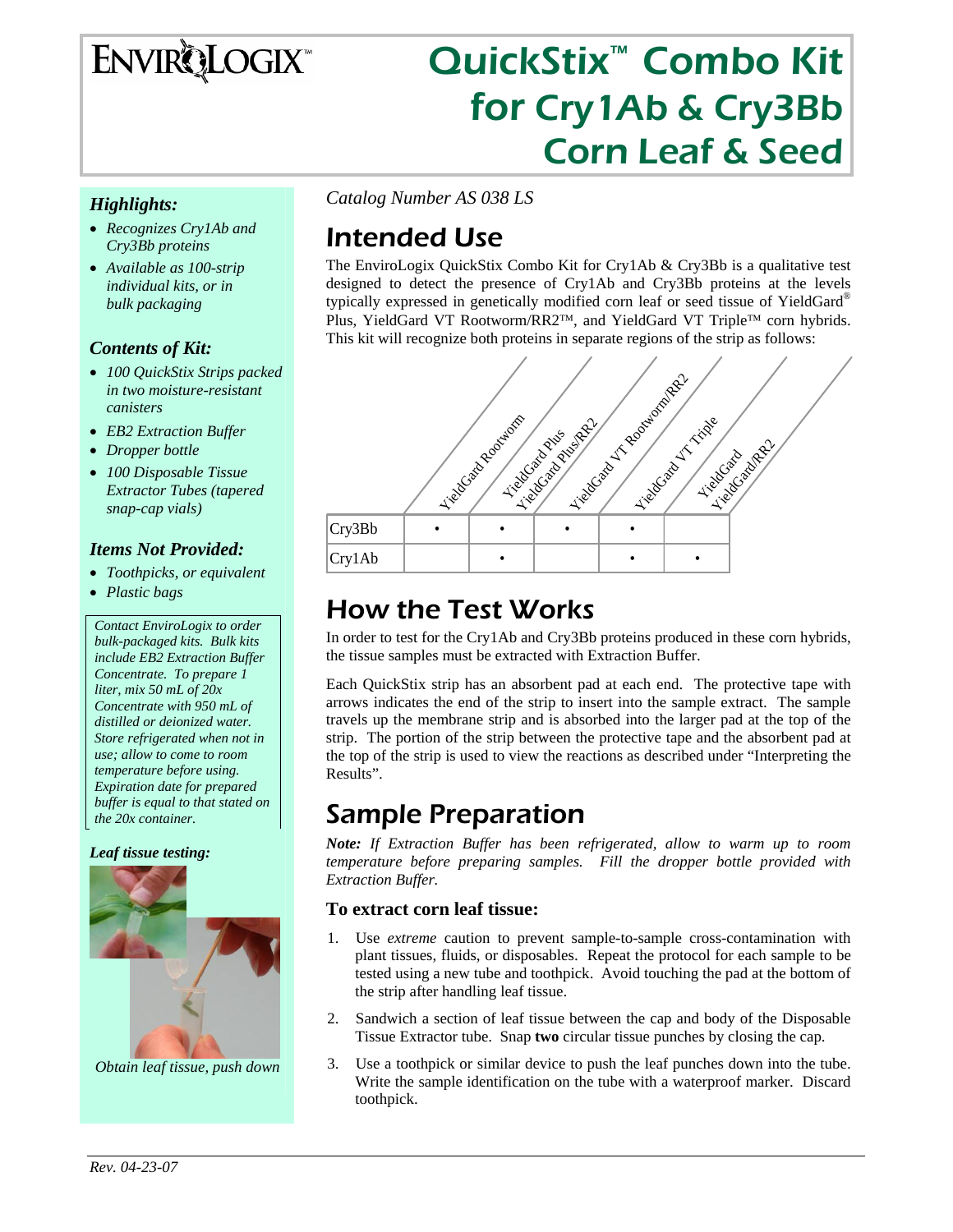#### QuickStix Combo Kit for Cry1Ab & Cry3Bb Corn Leaf & Seed Page 2 of 4



*Add Buffer, then shake* 

#### *Seed tissue testing:*



 *Crush seed* 



*Extract seed sample vigorous shaking is vital* 



*Insert QuickStix* 

- 4. Holding the dropper bottle vertically, add **10 drops** (~0.5 mL) of Extraction Buffer into the tube containing the leaf punches. Do not touch the dropper tip to the tube or leaf sample.
- 5. Close the tube cap securely. Shake the tube vigorously for 30 seconds using an up-and-down motion. Tap the solid materials to the bottom of the tube.

#### **To extract corn seed tissue:**

- 1. Use *extreme* caution to prevent sample-to-sample cross-contamination with plant tissues, fluids, or disposables. Repeat the protocol for each sample to be tested using a new plastic bag and tube for each.
- 2. Finely crush a single corn seed *(Suggestion: use pliers with seed in resealable plastic bag)*. Transfer to a tissue extraction tube marked with sample identification.
- 3. Holding the dropper bottle vertically, carefully dispense **20 drops** (~1.0 mL) of Extraction Buffer into the tube containing crushed seed. Do not touch the dropper tip to the tube or seed sample.
- 4. Close the tube cap securely. Shake the tube vigorously for **30 to 60 seconds**  using an up-and-down, end-to-end motion, ensuring that all solids (including those in the tapered end of the tube) are wet and forcibly very well mixed throughout the buffer. **This extensive, vigorous shaking will improve extraction and signal intensity**. After shaking step, tap the solid materials to the bottom of the tube. The extract should appear very cloudy.

## How to Run the QuickStix Strip Test

- 1. Allow refrigerated canisters to come to room temperature before opening. Remove the QuickStix Strips to be used. Avoid bending the strips. Reseal the canister immediately.
- 2. Place the strip into the extraction tube. The sample will travel up the strip. Use a rack to support multiple tubes if needed.
- 3. If testing **leaf tissue**, allow the strip to develop in the extract for 5 minutes before making final assay interpretations. If testing **seed tissue**, allow the strip to develop in the extract for 10 minutes before making final interpretations. Positive sample results may become obvious much more quickly.
- 4. To retain the strip, cut off and discard the bottom section of the strip covered by the arrow tape.

### Interpreting the Results

Development of the Control Line within 5 minutes indicates that the strip has functioned properly. Any strip that does not develop a Control Line should be discarded and the sample re-tested using another strip.

**One Line** – If the extract is from a negative sample, containing neither Cry1Ab nor Cry3Bb protein, the strip will only show the Control Line.

**Two Lines** – If the extract contains either Cry1Ab or Cry3Bb proteins, the strip will develop two lines. To identify the positive Test Line, compare the strip to the Interpretation Guide. Extracts containing Cry3Bb protein will exhibit a Test Line about 5 mm below the Control Line; extracts containing Cry1Ab protein will exhibit a Test Line about 10 mm below the Control Line.

**Three Lines** – If the extract is from a sample containing both Cry1Ab and Cry3Bb proteins, a total of three lines will appear. A Test Line for extracts containing Cry3Bb protein will appear about 5 mm below the Control Line. A Test Line for extracts containing Cry1Ab protein will appear about 10 mm below the Control Line and approximately 5 mm below the Cry3Bb Test Line.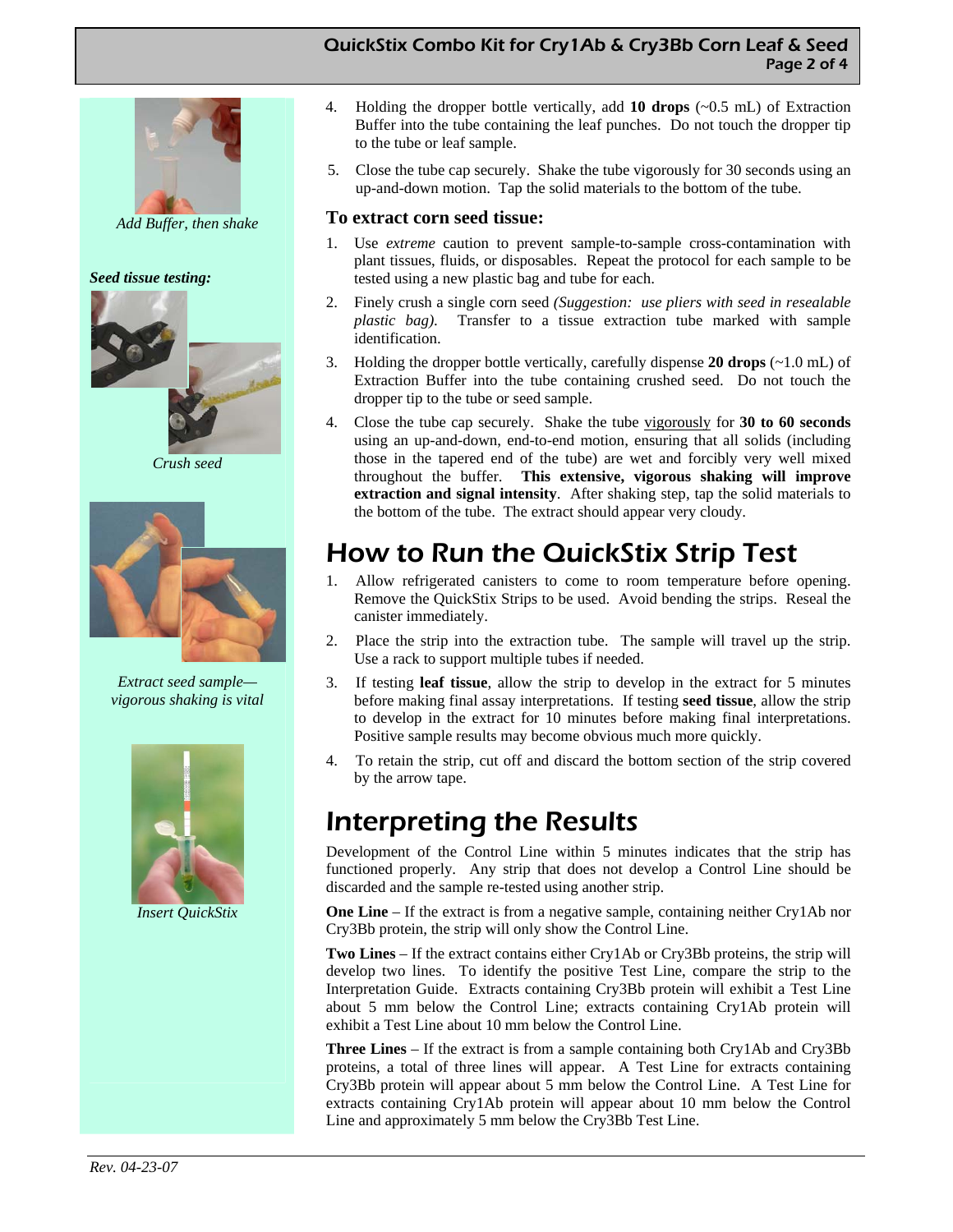#### QuickStix Combo Kit for Cry1Ab & Cry3Bb Corn Leaf & Seed Page 3 of 4



Refer to the table on page 1 for the names of the varieties containing Cry1Ab and Cry3Bb.

## Kit Storage

This kit can be stored at room temperature, or refrigerated for a longer shelf life. Please note the shelf life on the kit box for each storage temperature. The kit may be used in field applications; however, prolonged exposure to high temperatures may adversely affect the test results (see "Precautions and Notes"). Do not open the desiccated canister until ready to use the test strips.

### Precautions and Notes

• This kit is designed for screening for presence or absence only and is not meant to be quantitative.



*Any clearly discernable pink Test Line is considered positive*

- This product is currently not applicable for use in any other crop than corn.
- As with all tests, it is recommended that results be confirmed by an alternate method when necessary.
- The assay has been optimized to be used with the protocol provided in the kit. Deviation from this protocol may invalidate the results of the test.
- Protect all components from hot or cold extremes of temperature when not in use. Prolonged exposure to high temperatures may adversely affect the test results. Do not leave in direct sunlight or in vehicle.
- The results generated through the proper use of this kit reflect the condition of the working sample directly tested. Extrapolation as to the condition of the seed lot from which the leaf or seed sample was derived should be based on sound sampling procedures and statistical calculations which address random sampling effects, non-random seed lot sampling effects, and assay system uncertainty. A negative result obtained when properly testing the working sample does not necessarily mean the originating seed lot is entirely negative for the analyte or protein in question.
- A negative result with this kit does not mean that the sampled tissue has not been otherwise genetically modified.
- Age and condition of leaf tissue sampled can impact the intensity of the result.
- Corn seed should be finely crushed and thoroughly mixed with buffer by extensive, vigorous end-to-end shaking to achieve maximum signal intensity.
- A strong positive result may safely be interpreted in as little as 2 minutes after sample addition. It is not safe, however, to conclude that a sample is negative before the full assay time has elapsed. A weakly positive single seed sample may require a full 10 minutes for a distinct Test Line to appear.
- Use extreme caution to prevent sample-to-sample cross-contamination with tissues, fluids, or disposables. Avoid touching the pad at the bottom of the strip after handling leaf tissue. Discard disposables after one use.
- This kit will detect Cry3Bb protein found in multiple corn hybrids including YieldGard Rootworm, YieldGard Plus, YieldGard VT Rootworm/RR2, and YieldGard VT Triple. The test does not necessarily distinguish between these corn hybrids.